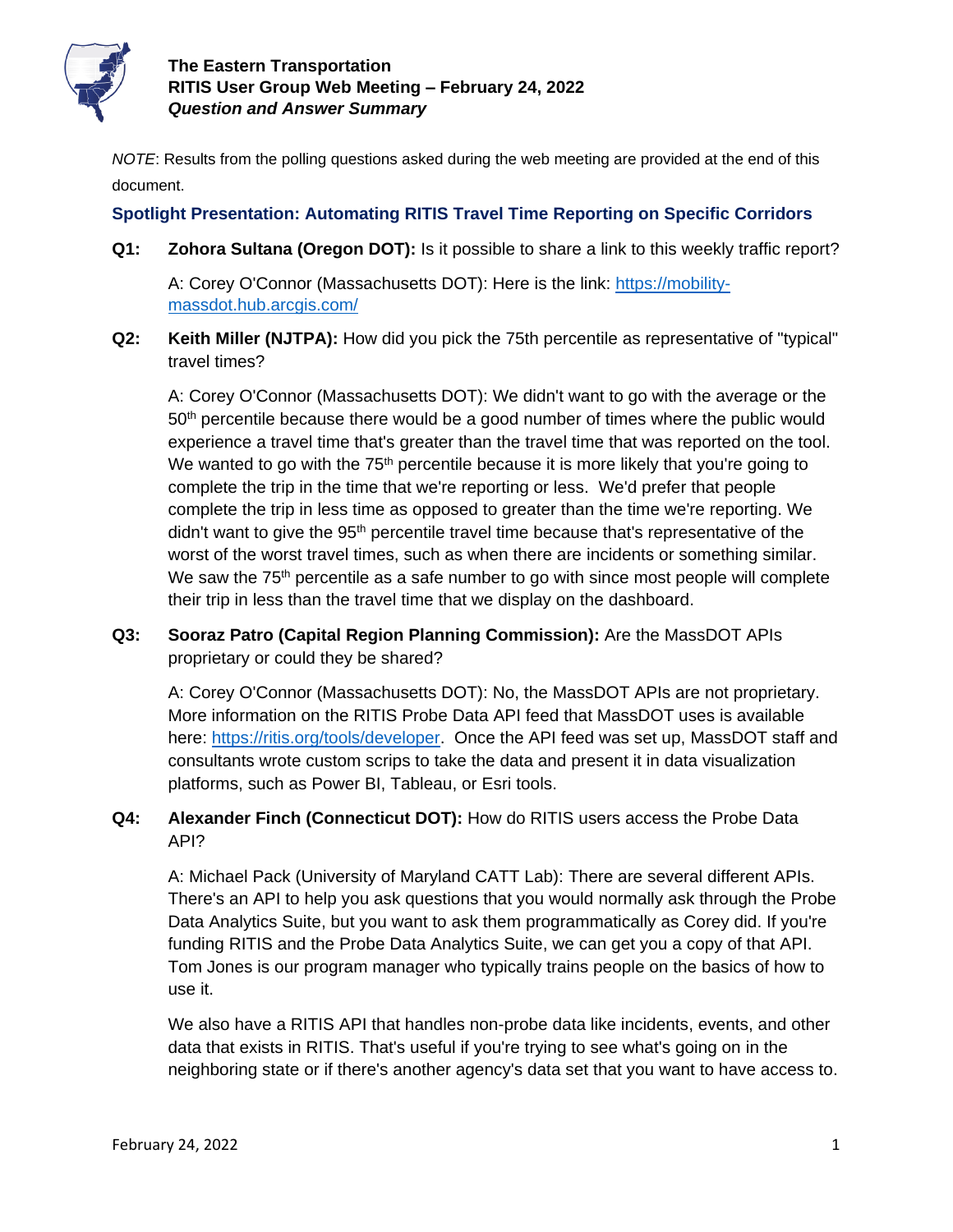

Just write to [support@ritis.org](mailto:support@ritis.org) and we can put you in touch with the right folks to give you access.

## **Spotlight Presentation: Strategies for Assessing the Effectiveness of Law Enforcement Measures in Battling Excessive Speeds**

**Q5: Todd Schmidt (Chicago Metropolitan Agency for Planning):** How did the data change over time of day, more speeding records at night vs day?

A: Chi Mai (Oregon DOT): We did not look at the data at this level, but what you've listed are ways we can expand on this to inform the project team and law enforcement agencies.

**Q6: Simona Babiceanu (Virginia DOT):** What is your speed limit on these corridors and did you try to determine speeders based on the posted speed limit?

A: Chi Mai (Oregon DOT): The posted speed for both facilities is 55 mph. We only analyzed with speed bins starting at greater than 55 mph to represent the limit to which speeders would get fined.

**Q7: Jay Jackson (Massachusetts Bay Transportation Authority):** Were you able to look at the before and after of these corridors based on similar months or weather conditions? My curiosity would be doing you see a statistically significant number of speeder reduction when factoring in weather, time of day, holidays, seasonality, etc. It looked like speeding was less prevalent in winter months which makes sense as roads are probably slicker. Also, was enforcement consistent across this period?

A: Chi Mai (Oregon DOT): We started at the higher-level analysis (monthly comparison) and have not gone more in-depth. Part of my interest in presenting to different safety working groups is that they will take this on and expand on the analysis to the details recommended. We don't have the log of law enforcement, so I don't know how consistent it has been across the analysis period.

#### **RITIS Product Enhancement Working Group Update**

**Note: Jay Jackson (Massachusetts Bay Transportation Authority):** My suggestion would be to focus on more active transportation, walking, bike, and transit to the research and the analytics as that's the best way to reduce traffic and improve overall safety, plus all of the other benefits.

#### **New RITIS Tools and Recent Enhancements**

**Q8: Ishtiak Ahmed (North Carolina State University):** How can a RITIS user access the Trips Analytics portal?

A: Michael Pack (University of Maryland CATT Lab): Your agency has to be buying Trips data from one of the vendors first such as INRIX, Wejo, Geotab, etc. If you buy data from them, we can take your data and put it in the tool. There are maybe 10 or 15 states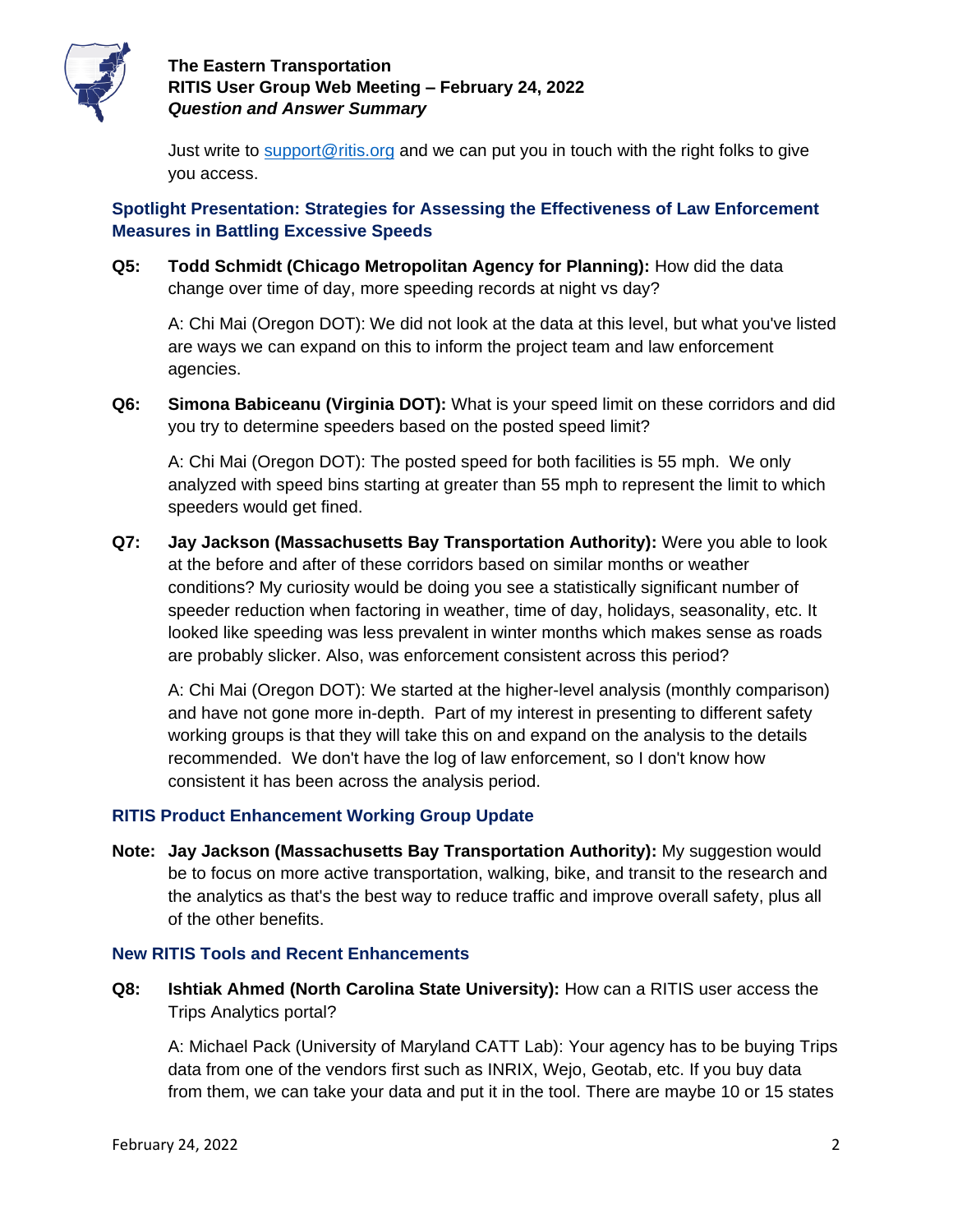

around the country that are using it right now. If you send me an email, I can try to figure out what region you're from and see if anyone's bought data in that region.

**Q9: Han Zheng (Georgia DOT (Arcadis)):** For Segment Analysis in Trip Analytics, is it possible in the future to filter the trips by the time the when trip passes through the selected segment? It seems like right now the time filter chooses trips based on starting and ending times of the entire trip.

A: Michael Pack (University of Maryland CATT Lab): I think the answer to that is yes. That's something that we're working to add on here in the coming month. I will have to check in on that. Greg Jordan is the one who's managing that product.

**Q10: George Yang (Grand Valley MPO):** In addition to states and counties, can we have MPO boundaries? For example, our region has one and a half counties.

A: Michael Pack (University of Maryland CATT Lab): That is possible and you're not the first person to ask for that. I think that is being built into the MAP-21 tools now and may already be functional. The next step is to transfer that over to all of the Probe Data Analytics Suite and some of the other tools as well. Please send me an email I'll send you the designs that we have now and we'll make sure that's what you're looking for.

**Q11: Mohamed Kaddoumi (City of Charlotte, NC):** It would be nice to interact with the map in Trips Analytics to define origins and destinations.

A: Michael Pack (University of Maryland CATT Lab): What you're getting at is in the Trips Analytics tool you have a drop-down list and you have to select the state and particular county or this particular TAZ or zip code and type those out. Then the map updates and shows you what you selected. It seems you are asking if instead of doing that, you want to click on the map and select by TAZ. This is on the wish list but I don't think we've started doing it. We can get you in touch with Greg Jordan and include you in our design group that tests out new features for map selections.

**Q12: Mohamed Kaddoumi (City of Charlotte, NC):** Does the "Don't average" option in the RITIS Data Downloader also produce raw data for HERE as it does for INRIX, or is it one-minute averages?

A: Michael Pack (University of Maryland CATT Lab): It depends on what type of query you're running. The way to get to raw data is to select "don't average which will give you the lowest temporal resolution of that particular data set. Whether that's one minute in the case of you know real-time INRIX, HERE, and TomTom data or five minutes in the case for any NPMRDS data. There are certain types of queries you could run. You could do a congestion scan for an entire month and say don't average. The congestion scan is still going to put all of the one-minute together on the screen for you, so it's technically going to average all of the one-minute segments together. You just have to be careful with what other things you select in the query. If you send us a support email message saying exactly what you're looking for, we can tell you how to write the query.